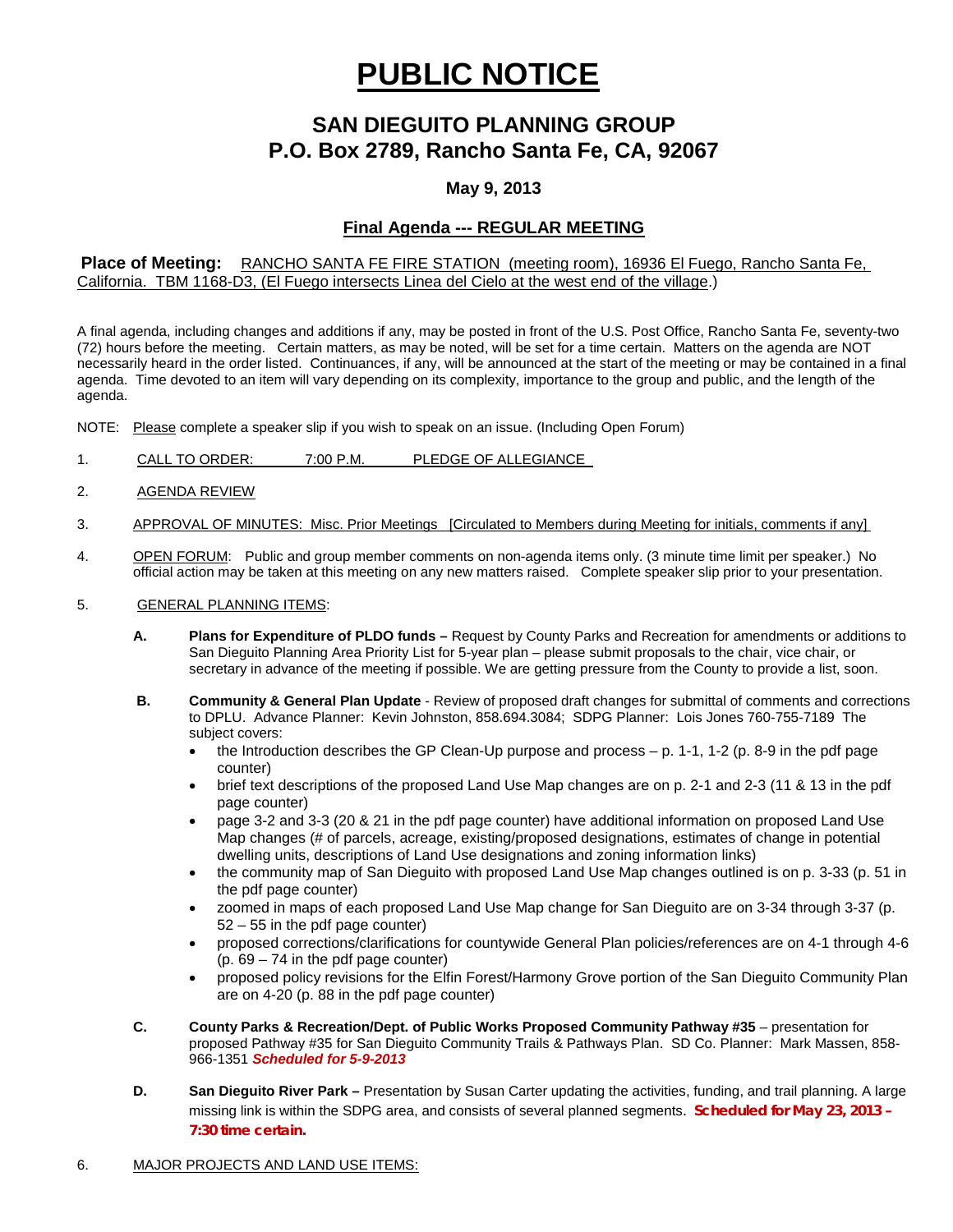- A**. STP 3500-12-015 West end of Artesian Road, Rancho Santa Fe** Submittal of site plan and boundary adjustment of one lot line on approximately 77.39 acres of land containing six existing legal parcels adjoining Artesian Road, previously created as part of PM 7270 in May 1978. This property is part of Santa Fe Valley Specific Plan.Applicant: RSF Holdings/contact: Wesley W. Pelzer 760-744-7125 DPS Planner: Ashley Gungle, 858-495- 5375; SDPG Planner: Laurel Lemarie (858) 756-2835 *Postponed until further notice.*
- B**. P94-022W2; MUP Modification AT&T Mobility; Location: 9885 Orange Lane, Escondido 92029** Modification of existing facility. Original 150 sf equipment area & 30; tall monopole with three 8' antennas & 6; high chain link fence. Modification will consist of removal of existing wooden pole & antennas and installation of equipment on existing water tank, including 12 total 8; panel antennas, 24 RRU's, 12 surge suppressors, 6 tower-mounted amplifiers, and 2 GPS antennas. Also 15' of FRP screening will be added to the water tower to the screen the antennas & equipment plus expansion of base station equipment area by approximately 60 sf. Applicant: AT&T Mobility, Doug Munson (619) 972-4944; Planning Group: Don Willis (858) 481-6922. *Postponed to 5-23-2013*
- C. **Rancho Cielo SPA05-004, TM5440, TM5441; Replacement Maps, project totals 23.06 acres, 11 condominium DUs on 'Village Center' parcel, 31 condominium DUs on 'Parcel H'**; located at the intersection of Via Ambiente and El Brazo, Camino De Arriba, APNs 265-270-71, 264-410-02, 264-382-16. Submittal of proposed Preferred Project of 42 dwelling units, with revised architectural elevations and floor plans, as well as an Alternative Project with a total of 39 dwelling units, with reduced grading and the same revised architectural elevations and floor plans, as the Preferred Project. The Visual, Noise and Air Quality Studies will be submitted on December 4, 2012. Applicant: Rancho Cielo Estates, Ltd., Applicant's representative: Robert Chase, Fuscoe Engineering, (858) 554- 1500; DPLU Planner: Dennis Campbell, (858) 505-6380; SDPG Planner: Doug Dill, (760) 736-4333
- **D. SP13-001, GPA13-001, STP13-003, TM5575, REZ13-001, ER13-08-002 Eden Hills Valiano** located in Eden Valley at Mt. Whitney & Country Club Lane; APN#232-013-01,02,03, 232-020-55, 232-492-01, 232-500-18thru23, 235-031- 41 Request for tentative map approval, general plan amendment to accommodate the change in land use for a 5 neighborhood development. Applicant contact: Melissa Krause of Integral Communities, for Eden Hills Property Owner, LLC, 760-944-7511; County Planner: Beth Ehsan, 858-694-3103; SDPG Planner: Kevin Barnard 858-688- 1700 *Postponed Until Further notice.*
- **E. Cielo De Lusardi 3100-5456 (TM5456 RPL2), 3100-11-031 (P11-031); part of the Rancho Cielo Specific Plan, three contiguous parcels totaling 270 acres, consists of 18 dwelling units and 19 multi-family dwelling units located west of Del Dios Highway,** with access by streets Via Dora, Cerro Del Sol, and Via Rancho Cielo. Lots 1 - 18 with 18 single family DUs are APN 265-300-02 and APN 265-300-03; Condominium Lot 9 with 19 DUs is 9.40 acres, APN 265-300-05. Project Owner: Lavendar Hill Ranch LLC, and Cielo 182 LLC, (760) 744-3133; Applicants Name: Matt Simmons, (760) 471-2365; DPLU Project Manager: Larry Hofreiter, (858) 694-8846; SDPG Planner: Doug Dill, (760) 736-4333. *Postponed to 5-9-2013*
- **F. PDS2013-STP-13-007 Establish setbacks for Lot#304, The Crosby Estates located at 7530 Top O' The Morning Way,** apn#267-210-10-00. 2-story single family residence with 4-car garage. Applicant Contact: Scott Grunst, representing Barbara & Kevin Hunter, (858) 571-1799; PDS Planner, Don Kraft, (858)694-3856; SDPG Planner: Ira Epstein (858) 759-0255
- **G. PDS2013-AD-13-007 – Administrative permit application for 1,231 sf guest living quarters and 89 sf rec room.** Located at 17109 Paseo Hermosa (& San Dieguito Rd), Solana Beach, CA 92075 APN 269-181-03- 00. Applicant Contact: Steven Barger for William Bradley 760-743-4217; County Planner: Don Kraft 858- 694-3856; SDPG Planner: Mid Hoppenrath (760) 747-1145
- **H. Request for 2 hour time-limit parking** at 14800 De La Valle Place (De La Valle Place from Via de la Valle northerly to end of County-maintenance (250 feet) directly between the Polo Plaza,LLC c/o RB General, LLC owned buildings located at west 3702-east 3790 Via De La Valle). Applicant: Roger Boesky (858) 523-1100; PDS Planner: Maria Lopez 858-694-3845; SDPG Planner: Don Willis 858-481-1535
- **I. REQUEST FOR WAIVER OF 'D' DESIGNATOR** located at 15823 Via de Santa Fe, Rancho Santa Fe, APN 269-071-42-00. Applicant: Rabie Mikha for Mees Family Trust, 619-729-5953; PDS Planner: Mike Johnson 858-694-3429; SDPG Planner: Chaco Clotfelter 858-342-3050
- 7. ADMINISTRATIVE MATTERS:<br>**A.** Community Reports
	- **A.** Community Reports<br>**B.** Consideration and com-
	- **B.** Consideration and comments on circulation mail<br>**B.** Future agenda items and planning
	- **B.** Future agenda items and planning
	- **C.** Vote for new members<br>**D.** County Filings (Form 7)
	- **D.** County Filings (Form 700) & Required Training (Ethics)

**NOTE: San Dieguito Planning Group needs new volunteers to fill vacancies on the planning group. This is an opportunity for you to participate in the preservation and responsible development of your community. If you wish to participate, we**